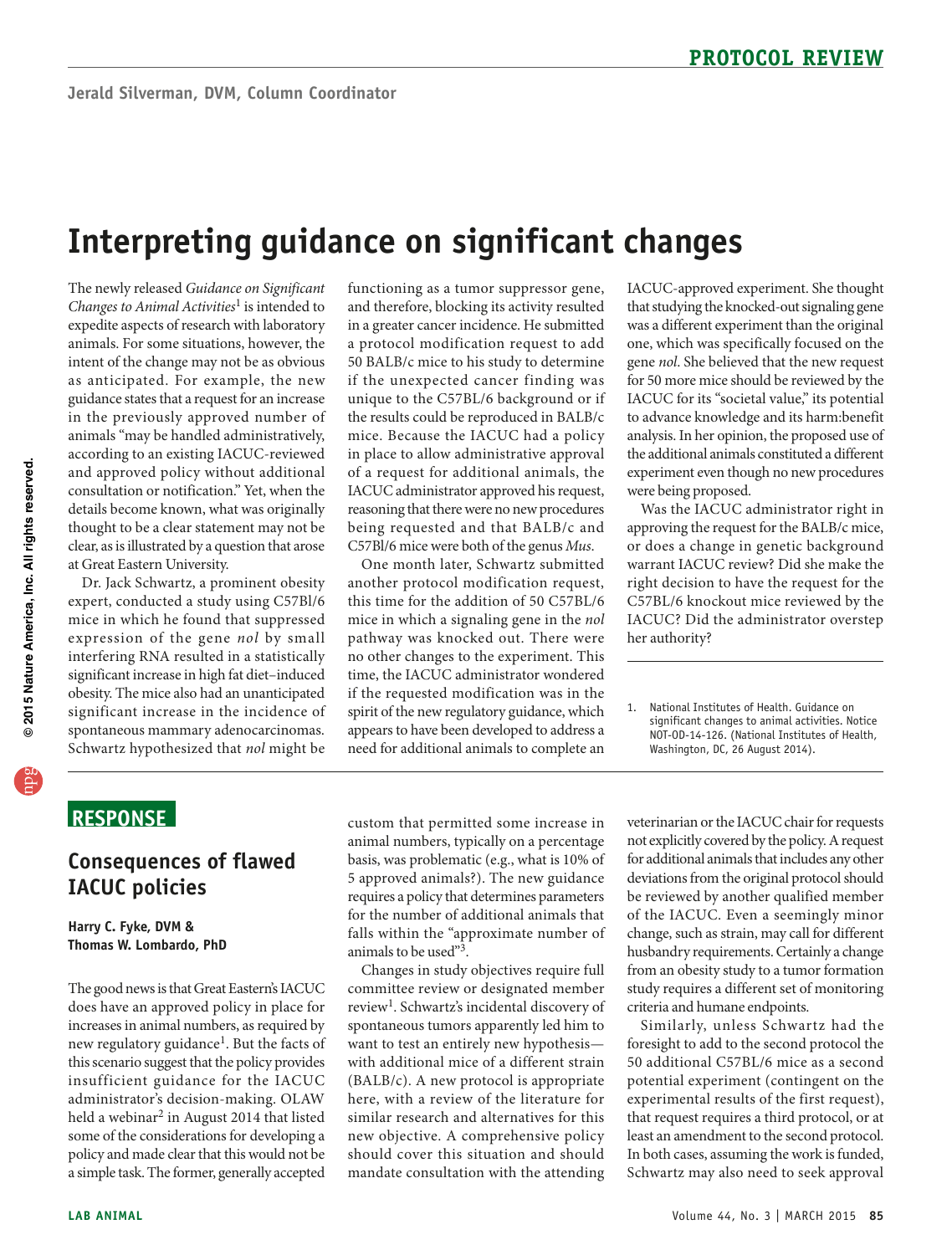# *A word from OLAW*

*In response to the questions posed in this scenario, the Office of Laboratory Animal Welfare (OLAW) offers the following guidance:* 

The Public Health Service *Policy on Humane Care and Use of Laboratory Animals* (PHS *Policy*; IV.B.7)<sup>1</sup> requires that the IACUC "review and approve, require modifications in (to secure approval), or withhold approval of proposed significant changes regarding the use of animals in ongoing activities." Notice NOT-OD-14-126, *Guidance on Significant Changes to Animal Activities<sup>2</sup>*, was released by NIH with the concurrence of USDA, APHIS, Animal Care and allows IACUCs the flexibility to meet the PHS *Policy* requirement through the approval of institutional policies regarding some significant changes. The proposed changes specified in these policies may then be incorporated into research projects without the need for full committee or designated member review.

The scenario described in this column is addressed in paragraph 3 of NOT-OD-14-126: "A significant change that may be handled administratively according to an existing IACUC-reviewed and -approved policy without additional consultation or notification is an increase in previously approved animal numbers"<sup>2</sup>.

NOT-OD-14-126 permits IACUCs to employ administrative handling of requests to increase previously approved animal numbers. Several qualifications must be met to utilize this guidance.

First, the IACUC must have an approved policy specifying the conditions under which animal numbers may be increased by administrative handling. Such a policy must clearly define the limits of the policy and whether an increase is allowed as a percentage, an exact number or a number relative to the original number approved (e.g., a 10% increase in rodents will be permitted as long as the study objectives remain unchanged)<sup>3</sup>.

Second, the IACUC must authorize who may administratively handle the increase (e.g., IACUC office, IACUC administrator, IACUC chair, attending veterinarian).

Third, the policy must include a provision for incorporating the change into the approved animal activity documentation (e.g., a change will be submitted to the IACUC office during the next working day and will be added to the approved protocol within 2 working days by the IACUC office staff).

Fourth, the policy must be compliant with NOT-OD-14-126 (e.g., modifications requesting a change in species or study objectives or impacting animal welfare must be reviewed by the IACUC and may not be administratively handled).

Fifth, the policy must address whether the original rationale for the number of animals to be used supports the requested change and require an expanded explanation if the original rationale does not<sup>3</sup>.

And finally, the policy may be species-specific, allowing a certain amount of flexibility with one species and a different amount for another<sup>3</sup>. When an IACUC implements NOT-OD-14-126, approval occurs at the time the IACUC approves the institutional policy. Administrative handling is not approval, rather it is a procedure during which qualified person(s) authorized by the IACUC verify that the requested modification is within the scope of the IACUC-approved policy and appropriate in the specific situation.

An institution may choose to include stipulations for consultation with the attending veterinarian, IACUC chair or IACUC member(s) in its institutional policy, although this is not required.

In this scenario, the details of the IACUC's policy are not evident. If a comprehensive policy is in place and the requested change addresses the required conditions in the policy, then administrative handling is appropriate. If conditions are not met, the change must be referred to the IACUC for full committee or designated member review. Person(s) administratively handling significant change requests always have the authority to refer a decision to the IACUC for review. The IACUC administrator did not overstep her authority in deciding to refer the request for addition of knockout mice to the IACUC for review.

1. Public Health Service. Policy on Humane Care and Use of Laboratory Animals (US Department of Health and Human Services, Washington, DC, 1986; amended 2002). 2. National Institutes of Health. Guidance on significant changes to animal activities. Notice NOT-OD-14-126. (National Institutes of Health, Washington, DC,

26 August 2014). 3. Office of Laboratory Animal Welfare. Special Seminar: Guidance on significant changes to animal activities. (21 August 2014). <http://grants.nih.gov/grants/olaw/

educational\_resources.htm#a\_08212014>

#### **patricia Brown, VMD, MS, DACLAM**

*Director OLAW, OER, OD, NIH, HHS* 

consult with others on interpretations of

intent without compromising compliance. we would see these errors as arising from The intent of the new guidance is to this scenario. a communication problem: when there allow researchers to do their work with as is even a glimmer of doubt, staff should little hindrance as possible. The IACUC consult with others on interpretations of should develop policies that support this rational Institutes of Health. Guidance on regulations and decision-making. The intent without compromising compliance. The attending vete Articulating conditions (examples are always Washington, DC, 26 August 2014).

from the funding agency to move in this must be easily accessible and must welcome helpful) where the IACUC administrator new direction. such inquiries in order to facilitate reliable, can make confident decisions on increasing In addition to the evidently flawed policy, consensus-based team decisions. animal numbers will avoid the problems in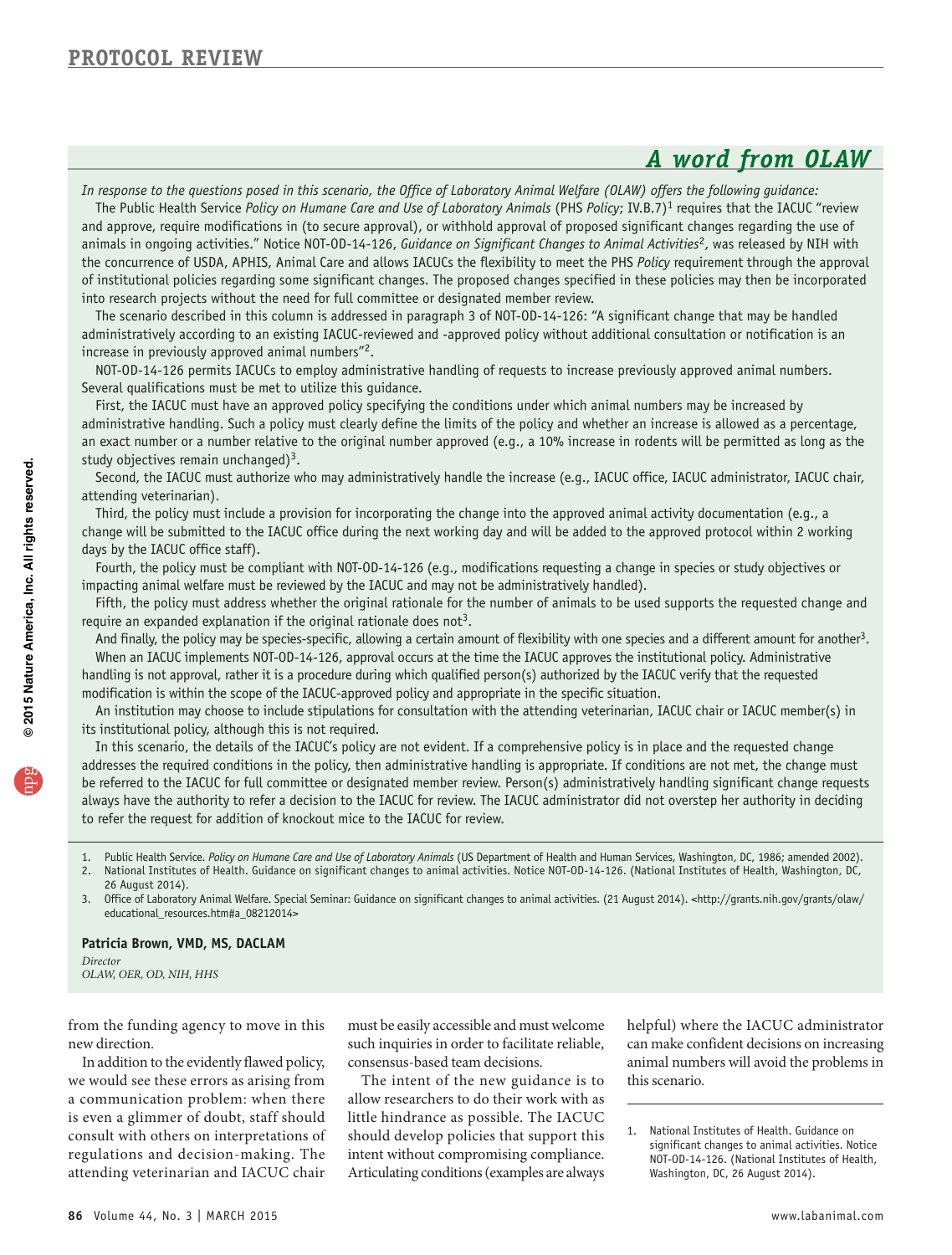- 2. Office of Laboratory Animal Welfare. Special Seminar: Guidance on significant changes to animal activities. (21 August 2014). <http:// grants.nih.gov/grants/olaw/educational\_ resources.htm#a\_08212014>
- 3. Public Health Service. *Policy on Humane Care and Use of Laboratory Animals* IV, D, 1, a (US Department of Health and Human Services, Washington, DC, 1986; amended 2002).

*Fyke is Attending Veterinarian and Lombardo is Director of Research Integrity & Compliance at University of Mississippi, University, MS.* 

## **ReSponSe**

## **Administrator actions appropriate**

**Syu-Jhe Chien, BVM, MS & Tracy H. Vemulapalli, DVM, MS, DACLAM** 

 The *Guidance on Significant Changes to*  main purpose of Schwartz's experiment confirm this by repeating the experiment due to *nol* and not a random, spontaneous and C3H/HeN and their very different one mouse strain to another does not violate the guidance provided because the animals *Animal Activ ities*1, indicates that administrative approval for increasing animal numbers on an approved protocol utilizing the same procedures does not violate either the Public Health Service *Policy on Humane Care and Use of Laboratory Animals* or the guidance itself. In this case, however, the must be considered; siRNA suppression of the gene *nol* not only produced the expected outcome of a high incidence of diet-induced obesity but also resulted in an increase in spontaneous mammary adenocarcinomas. Schwartz hypothesized that nol might serve as a tumor suppressor and planned to using another mouse strain, BALB/c. This repetition using a different strain could help to confirm that the phenotype was likely mutation within the C57BL/6 genome unrelated to *nol*. Genetic drift within strains has occurred in the past, such as the drift that created the two substrains C3H/HeJ responses to endotoxin2. It is important to trace back and identify the mutation when these shifts occur. By itself, switching from used are all of the species *Mus musculus* and the aim of the modification was to ensure that the phenotype of interest was not due to factors other than *nol*. Administrative

approval was sufficient for this initial request for BALB/c mice.

 administrator believed, quite correctly, that whether genetic manipulation is targeted or often unpredictable and may lead to expected or unexpected outcomes that affect the Administrator made the right decision, because genetically modified animals usually any possible phenotypic changes resulting regulatory guidance<sup>1</sup>, changes that cause or have the potential to cause a negative effect on animal welfare either directly or indirectly knockout strain for any possible spontaneous Schwartz later requested 50 C57BL/6 mice in which a signaling gene in the *nol*  pathway was knocked out. The IACUC the genetic modification might result in a whole new phenotype. The use of small interfering RNA is temporary and can be discontinued, reversing the blockade on target gene (i.e., *nol*) expression. This is different from knocking out a signaling gene in the *nol* pathway; the resulting phenotype would be expressed constitutively. Because of this key difference, an IACUC review is required. The *Guide for the Care and Use of Laboratory Animals* states, "Regardless of random, the phenotype that initially results is animal's well-being or survival at any stage of life"3. From our point of view, the IACUC require a more global evaluation to identify from the genetic alternation. Under the new must be considered as significant changes. Large changes in phenotype could definitely impact the welfare of the animal. Thus, at the very least, an IACUC-approved pilot study would be preferred to investigate this lesions that may impact animal welfare.

 knockout mice for 'societal value,' potential it seems that Schwartz was originally unexpected phenotype of mammary seems, however, that Schwartz's reason for pathway is to investigate the gene's putative obesity research, his original objective. Therefore, the IACUC should weigh in animal numbers needed. "Changes in study The IACUC administrator asked for a protocol review of the request for C57BL/6 to advance knowledge and harm:benefit analysis. We support this reasoning because attempting to confirm the *nol* effect (i.e., carcinoma) on multiple strains. It now knocking out the signaling gene in the *nol*  role as a tumor suppressor. This is a much different line of scientific inquiry than on the study objective, study design and

 1.e. of the guidance document as constituting approval<sup>1</sup>. Additionally, when reviewing researcher, have the necessary scientific background and training to pursue this new line of inquiry? Is additional expertise on obesity research when writing the original protocol would require a new literature review to ensure that animals would not be been published<sup>4</sup>. Therefore, we agree that objectives" are clearly delineated under item significant changes that require IACUC the protocol, the research facility has the duty to verify that the researcher and staff members all have proper training<sup>4</sup>. Thus, the IACUC should weigh the credentials of the investigator. Does Schwartz, an obesity needed? Also, because Schwartz was focused protocol, he may not have picked up on any known information regarding *nol* in terms of tumors and tumor suppression. A new wasted on repeating research that has already the IACUC administrator made the right decision in requiring a new protocol for the addition of the C57BL/6 knockout mice.

- 1. National Institutes of Health. Guidance on significant changes to animal activities. Notice NOT-OD-14-126. (National Institutes of Health, Washington, DC, 26 August 2014).
- 2. Qureshi, S.T. *et al*. Endotoxin-tolerant mice have mutations in Toll-like receptor 4 (Tlr4). *J. Exp. Med.* **189**, 615-625 (1999).
- 3. Institution for Laboratory Animal Research. *Guide for the Care and Use of Laboratory Animals* 8th edn. (National Academies Press, Washington, DC, 2011).
- 4. Animal Welfare Act Regulations. 9 CFR. Chapter 1, Subpart C.

*Chien is Resident, Laboratory Animal Medicine, and Vemulapalli is Director at Indiana MS-Graduate Residency Training Program in Laboratory Animal Medicine, Purdue University College of Veterinary Medicine, West Lafayette, IN.* 

## **ReSponSe**

#### **one wrong, one right**

#### **patricia A. preisig, phD & James D. Macy, DVM, DACLAM**

 The ability to grant administrative approval benefits the investigator by accelerating of a request to add more animals of an approved species to a protocol reduces the IACUC 's burden, allowing the IACUC to focus on more substantive animal use requests and program issues, and also